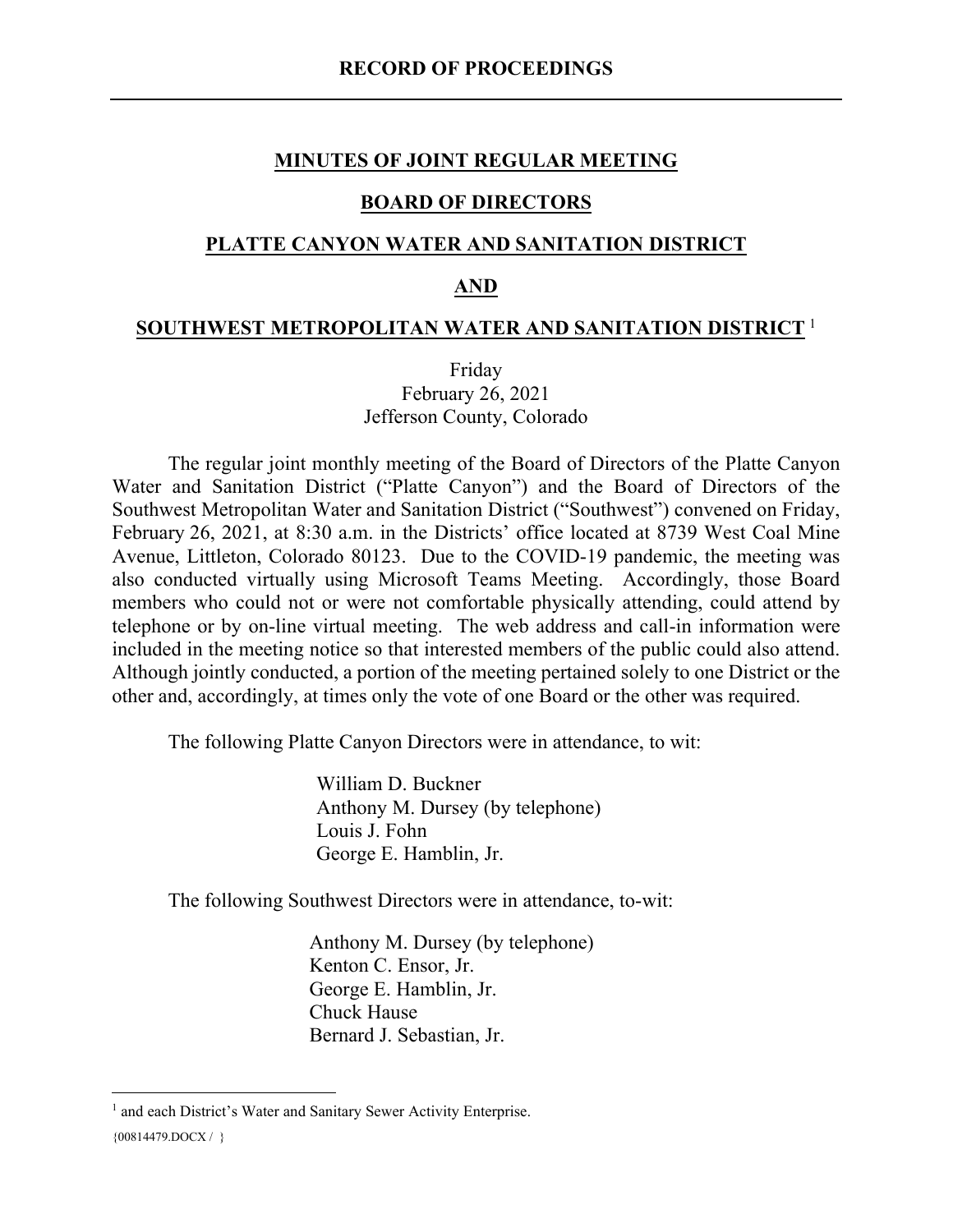The following Platte Canyon staff members were physically in attendance in the boardroom: Patrick J. Fitzgerald, manager; and Cynthia Lane, assistant manager. The following Platte Canyon staff members attended virtually, although they were physically present in their office: Vanessa Shipley, financial administrator; Scott Hand, operations supervisor; Tony Cocozzella, construction program manager; Alyssa Quinn, business program specialist; and Bridgett Butterfield, communications and administrative services coordinator.[2](#page-1-0)

Also, physically in attendance was Timothy J. Flynn, from Collins Cockrel & Cole, P.C., legal counsel for both Districts.

### **CALL TO ORDER**

The meeting was called to order by Platte Canyon President, George E. Hamblin, Jr., who presided as Chair.

#### **APPROVAL OF PLATTE CANYON AGENDA**

Following a brief discussion, a motion was made by Platte Canyon Director Buckner and seconded by Platte Canyon Director Fohn to approve, as presented, the Platte Canyon agenda. The Chair called for a vote of the Platte Canyon Board, and the vote was as follows:

| William Buckner        | Aye |
|------------------------|-----|
| Anthony M. Dursey      | Aye |
| Louis J. Fohn          | Aye |
| George E. Hamblin, Jr. | Aye |

#### **PLATTE CANYON CONSENT AGENDA ITEMS**

Following a brief discussion, a motion was made by Platte Canyon Director Buckner and seconded by Platte Canyon Director Fohn to approve Platte Canyon Consent Agenda Items 1 & 2, as set forth below, by a single motion.

**1. Ratification of Interim Disbursements and Approval of Current Payables**. Platte Canyon payables and supplemental disbursements for the month of February 2021, in the aggregate amount of \$324,313.31, represented by Platte Canyon check nos. 33515 thru 33564, inclusive, together with various electronic fund payments for employee salaries, utility payments and other authorized electronic fund payment vendors.

<span id="page-1-0"></span><sup>&</sup>lt;sup>2</sup> Southwest has no employees. The above-named personnel are Platte Canyon employees who, pursuant to contract with Platte Canyon, provide management, operation and maintenance services for Southwest.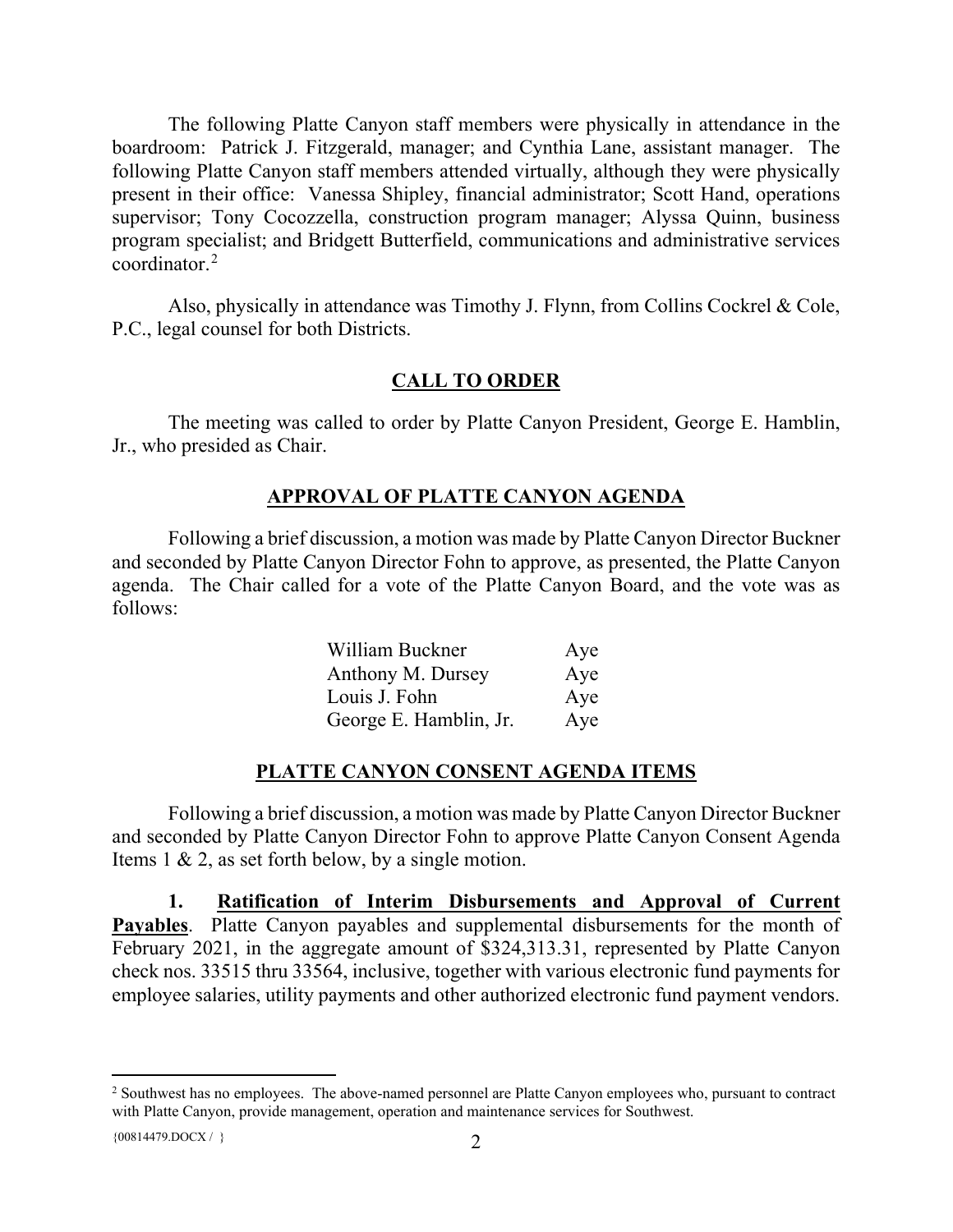**2. Platte Canyon Investment/Deposit Transaction Report**. During the month of January 2021, Platte Canyon did not purchase any treasury notes or agency securities nor did any agency securities or treasury notes mature or redeem. Further, Platte Canyon did not roll-over or renew any certificates of deposit.

The Chair called for a vote of the Platte Canyon Board, and the vote was as follows:

| William Buckner        | Aye |
|------------------------|-----|
| Anthony M. Dursey      | Aye |
| Louis J. Fohn          | Aye |
| George E. Hamblin, Jr. | Aye |

## **PLATTE CANYON ACTION ITEMS**

There were no action items to come before the Platte Canyon Board.

### **INFORMATION/DISCUSSION ITEMS**

There were no information or discussion items to come before the Platte Canyon Board.

## **PLATTE CANYON NEW BUSINESS**

There was no new business to come before the Platte Canyon Board.

# **JOINT PARTICIPATION PORTION OF THE MEETING**

George E. Hamblin, Jr. continued to act as Chair of the joint participation portion of the meeting.

## **APPROVAL OF JOINT MEETING AGENDA**

A motion was made by Southwest Director Hause and seconded by Southwest Director Sebastian, to approve the joint meeting agenda as presented. The Chair called for a vote of the Platte Canyon Board, and the vote was as follows:

| William Buckner        | Aye |
|------------------------|-----|
| Anthony M. Dursey      | Aye |
| Louis J. Fohn          | Aye |
| George E. Hamblin, Jr. | Aye |

The Chair then called for a vote of the Southwest Board, and the vote was as follows: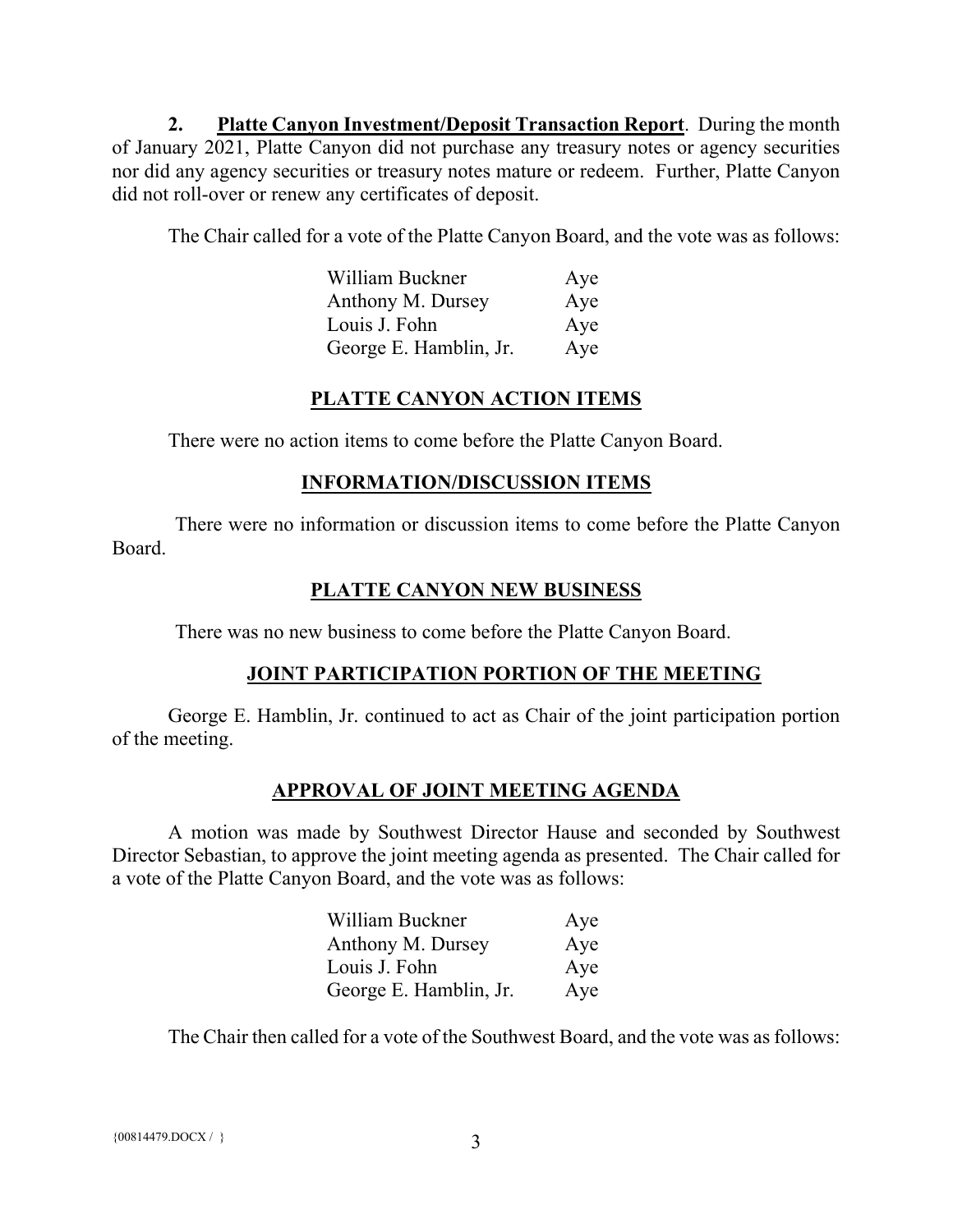| Anthony M. Dursey         | Aye |
|---------------------------|-----|
| Kenton C. Ensor, Jr.      | Aye |
| George E. Hamblin, Jr.    | Aye |
| <b>Chuck Hause</b>        | Aye |
| Bernard J. Sebastian, Jr. | Aye |

### **JOINT MEETING CONSENT AGENDA ITEM**

**1. Approval of the Minutes of the Boards' January 22, 2021 Joint Regular Meeting.** Following a brief discussion, a motion was made by Southwest Director Hause and seconded by Southwest Director Sebastian to approve the minutes of the Boards' January 22, 2021 joint regular meeting, as presented. The Chair called for a vote of the Platte Canyon Board, and the vote was as follows:

| William Buckner        | Aye |
|------------------------|-----|
| Anthony M. Dursey      | Aye |
| Louis J. Fohn          | Aye |
| George E. Hamblin, Jr. | Aye |

The Chair then called for a vote of the Southwest Board, and the vote was as follows:

| Anthony M. Dursey         | Aye |
|---------------------------|-----|
| Kenton C. Ensor, Jr.      | Aye |
| George E. Hamblin, Jr.    | Aye |
| Chuck Hause               | Aye |
| Bernard J. Sebastian, Jr. | Aye |

The approved minutes will be presented to the members of each Board for signature as soon as practical, as further evidence of ratification, confirmation and approval.

#### **JOINT MEETING ACTION ITEMS**

There were no action items to come before the joint meeting of the Boards.

#### **JOINT MEETING INFORMATION/DISCUSSION ITEMS**

#### **1. Financial Matters**.

(a) **Platte Canyon Financial Statements**. The following unaudited Platte Canyon financial statements, prepared by Vanessa Shipley, for the one-month period ending January 30, 2021, were presented to the Boards:

(i) Statement of Net Assets, dated January 31, 2021, showing Platte Canyon's Assets, Liabilities, and Net Assets;

 ${00814479. \text{DOCX} / }$  4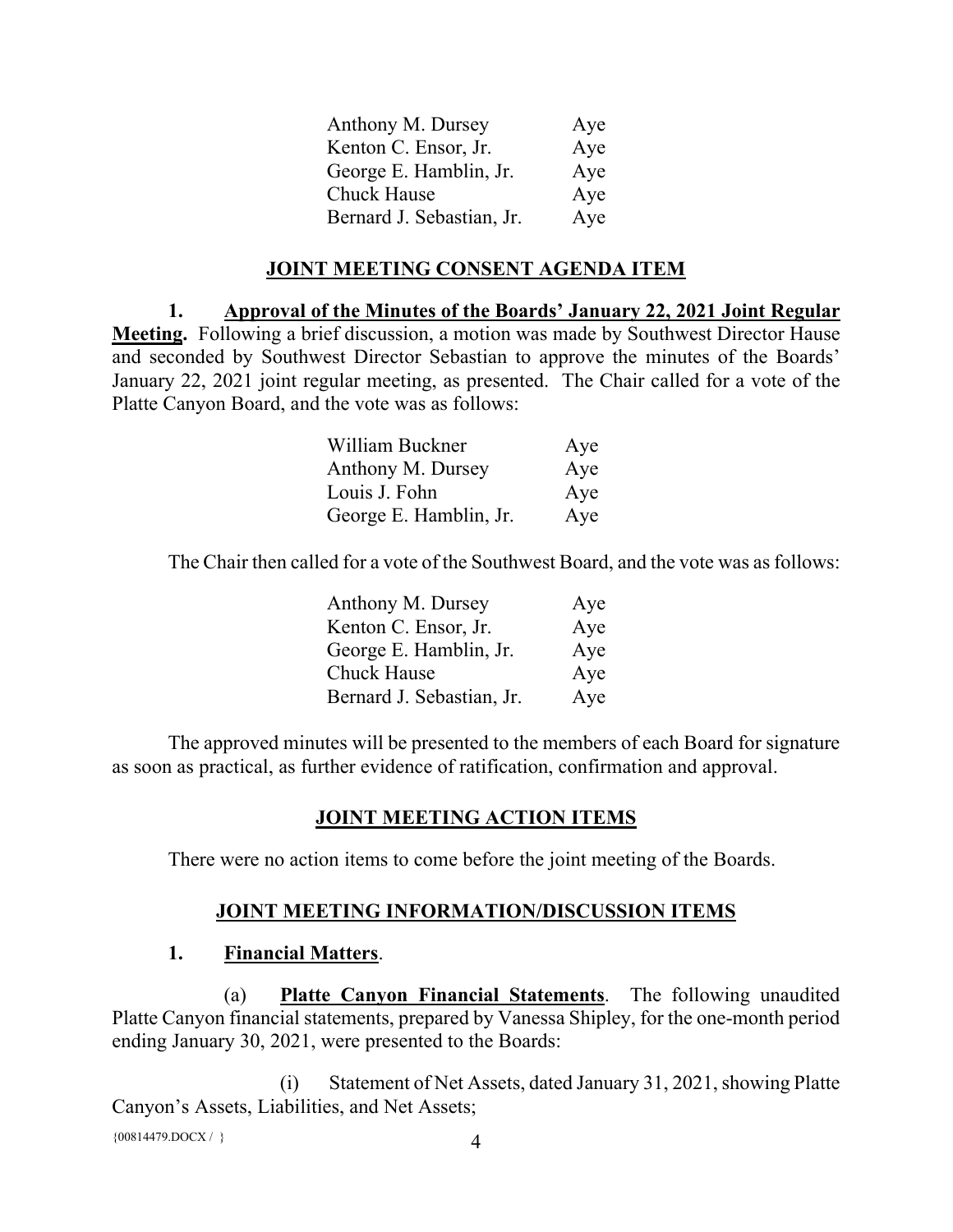(ii) Statement of Revenue, Expenses and Changes in Net Assets for the one-month period ending January 31, 2021;

(iii) Schedule of Revenue and Expenditures – Budget & Actual CM/YTD Actuals Compared to Annual Budget for the one-month period ending January 31, 2021; and

(iv) Schedule of Revenue and Expenditures – Budget & Actual CM/YTD Actuals Compared to CM/YTD Budget for the one-month period ending January 31, 2021.

Following Vanessa's review of the Platte Canyon financial statements, a motion was made by Platte Canyon Director Buckner and seconded by Platte Canyon Director Fohn to accept the Platte Canyon financial statements, as presented. The Chair called for a vote of the Platte Canyon Board, and the vote was as follows:

| William Buckner        | Aye |
|------------------------|-----|
| Anthony M. Dursey      | Aye |
| Louis J. Fohn          | Aye |
| George E. Hamblin, Jr. | Aye |

(b) **Southwest Financial Statements**. The following unaudited Southwest financial statements, prepared by Vanessa Shipley for the one-month period ending January 31, 2021, were presented to the Boards:

(i) Statement of Net Assets, dated January 31, 2021, showing Southwest's Assets, Liabilities, and Net Assets;

(ii) Statement of Revenue, Expenses and Changes in Net Assets for the one-month period ending January 31, 2021;

(iii) Schedule of Revenue and Expenditures – Budget & Actual CM/YTD Actuals Compared to Annual Budget for the one-month period ending January 31, 2021; and

(iv) Schedule of Revenue and Expenditures – Budget & Actual CM/YTD Actuals Compared to CM/YTD Budget for the one-month period ending January 31, 2021.

Following Vanessa Shipley's review of the Southwest financial statements, a motion was made by Southwest Director Sebastian and seconded by Southwest Director Ensor to accept the Southwest financial statements, as presented. The Chair called for a vote of the Southwest Board, and the vote was as follows: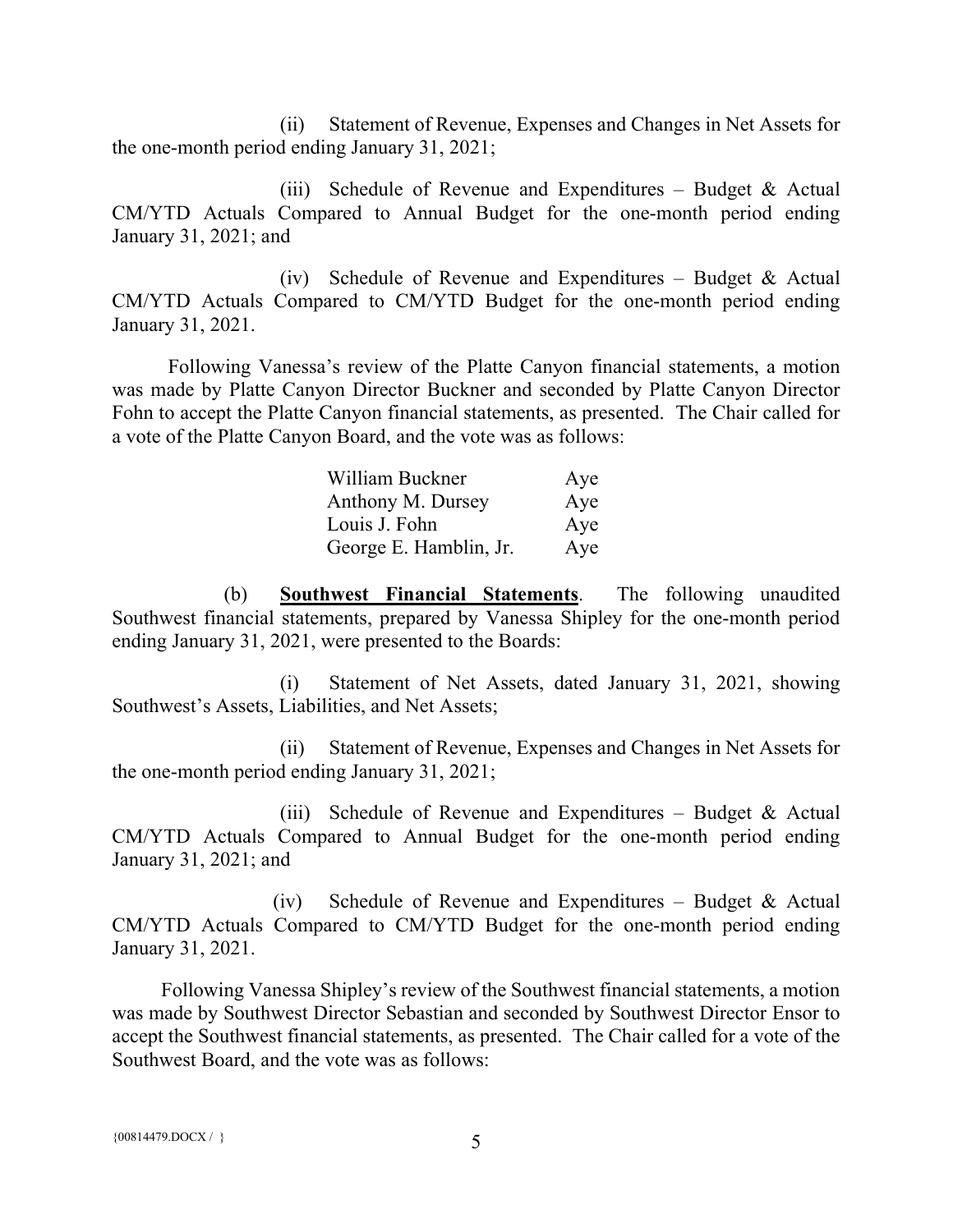| Anthony M. Dursey         | Aye |
|---------------------------|-----|
| Kenton C. Ensor, Jr.      | Aye |
| George E. Hamblin, Jr.    | Aye |
| <b>Chuck Hause</b>        | Aye |
| Bernard J. Sebastian, Jr. | Aye |

(c) **Platte Canyon Investment/Deposit Report**. The Boards reviewed a list of Platte Canyon's investments in U.S. Government treasury notes, agency securities, certificates of deposit, and money market funds, together with a report showing the funds Platte Canyon has in approved state depositories and authorized local government investment pools. As of January 31, 2021, Platte Canyon's investments and deposits totaled \$9,210,956.29, itemized as follows:

| <b>Description</b>           | Amount         | Percentage |
|------------------------------|----------------|------------|
| Checking                     | \$138,222.66   | 1.50%      |
| Certificates of Deposit      | \$744,000.00   | 8.08%      |
| ColoTrust-Prime              | \$0.00         | $0.00\%$   |
| ColoTrust-Plus               | \$1,060,860.75 | 11.52%     |
| ColoTrust-Trust Account      | \$1,763,042.71 | 19.14%     |
| CSAFE-Core                   | \$3,001,463.98 | 32.59%     |
| <b>Treasury Bills</b>        | \$0.00         | $0.00\%$   |
| <b>Treasury Notes</b>        | \$1,003,366.19 | 10.89%     |
| U.S. Government Agencies and |                |            |
| Instrumentalities            | \$1,500,000.00 | 16.28%     |
|                              |                |            |
| TOTAL                        | \$9,210,956.29 | 100.00%    |

The average yield on Platte Canyon's investments for the month of January 2021, as calculated by staff, was 0.5513% per annum.

Following a brief discussion, a motion was made by Platte Canyon Director Dursey and seconded by Platte Canyon Director Buckner to accept the Platte Canyon Investment/Deposit Report, as presented. The Chair called for a vote of the Platte Canyon Board, and the vote was as follows:

| William Buckner        | Aye |
|------------------------|-----|
| Anthony M. Dursey      | Aye |
| Louis J. Fohn          | Aye |
| George E. Hamblin, Jr. | Aye |

It was noted that the percentage of investments in local government investment pools is in compliance with Platte Canyon's investment policy.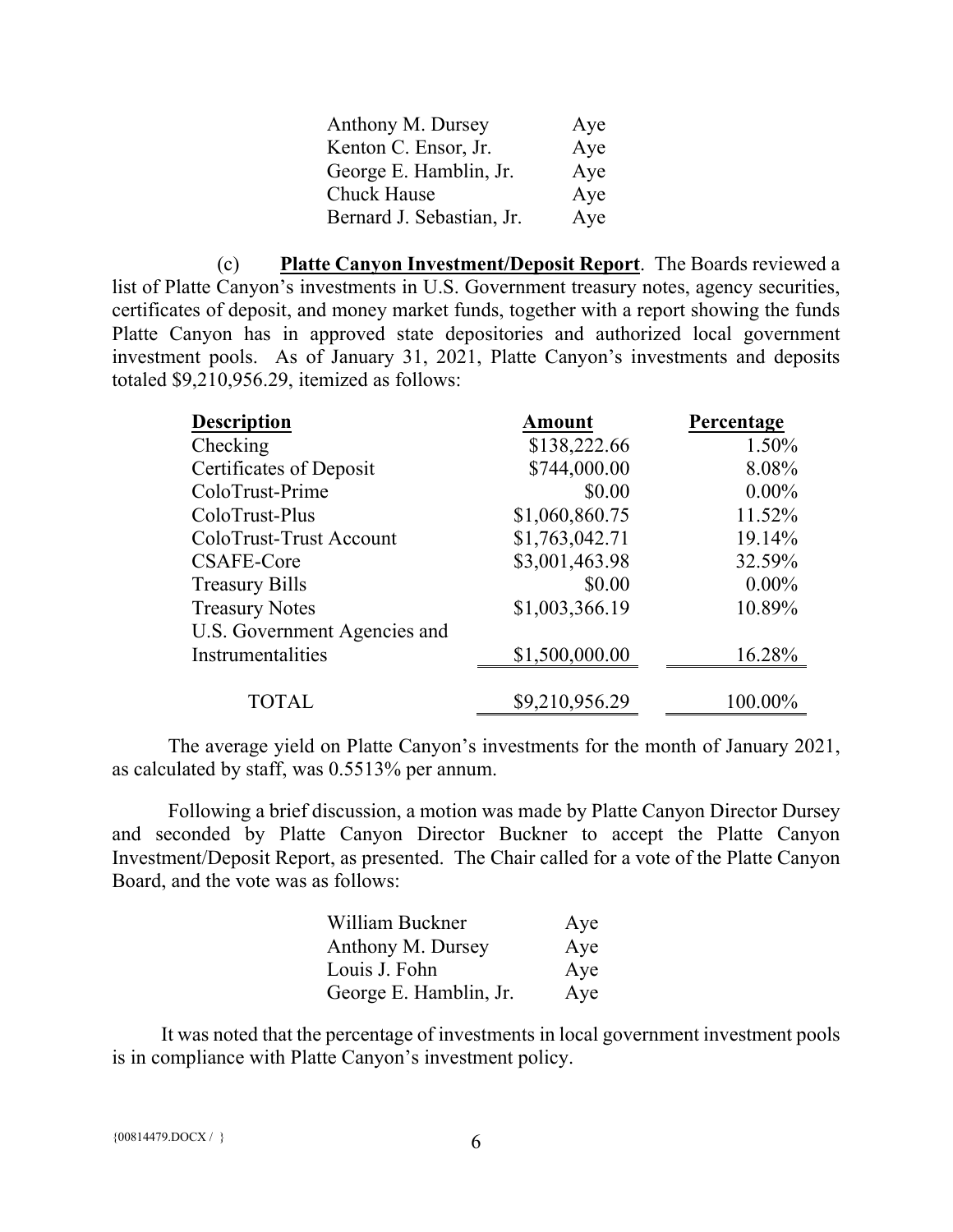(d) **Southwest Investment/Deposit Report**. The Boards reviewed a list of Southwest's investments in U.S. Government treasury notes, agency securities, certificates of deposit, and money market funds, together with a report showing the funds January 31. 2021, Southwest's investments and deposits totaled \$24,199,355.53, itemized as follows:

| <b>Description</b>           | <b>Amount</b>   | Percentage |
|------------------------------|-----------------|------------|
| Checking                     | \$5,044.53      | $0.02\%$   |
| Certificates of Deposit      | \$494,000.00    | 2.04%      |
| ColoTrust-Prime              | \$0.00          | $0.00\%$   |
| ColoTrust-Plus               | \$3,173,533.76  | 13.11%     |
| ColoTrust-Trust Account      | \$4,526,089.81  | 18.70%     |
| CSAFE-Core                   | 5,997,060.22    | 24.78%     |
| <b>Treasury Bills</b>        | \$0.00          | $0.00\%$   |
| <b>Treasury Notes</b>        | \$6,003,627.21  | 24.81%     |
| U.S. Government Agencies and |                 |            |
| Instrumentalities            | \$4,000,000.00  | 16.53%     |
| <b>TOTAL</b>                 | \$24,199,355.53 | 100.00%    |

The average yield on Southwest's investments for the month of January 2021, as calculated by staff, was 1.0911% per annum.

Following a brief discussion, a motion was made by Southwest Director Sebastian and seconded by Southwest Director Hause to accept the Southwest Investment/Deposit Report, as presented. The Chair called for a vote of the Southwest Board, and the vote was as follows:

| Anthony M. Dursey         | Aye |
|---------------------------|-----|
| Kenton C. Ensor, Jr.      | Aye |
| George E. Hamblin, Jr.    | Aye |
| <b>Chuck Hause</b>        | Aye |
| Bernard J. Sebastian, Jr. | Aye |

Vanessa Shipley noted that the percentage of Southwest's investments in local government investment pools is in compliance with Southwest's investment policy.

**2. Management Report**. The manager and the assistant manager reviewed, as more particularly set forth below, the written management report dated February 2021. A copy of the management report was previously provided to each member of both Boards.

 ${00814479. \text{DOC} \times} /$ (a) **Financial Reports for Local Government Investment Pools**. The manager informed the Boards that the fourth quarter investment reports for CSAFE and CSAFE Colorado Core are available at their respective website links provided in the meeting packet. The audited annual report for ColoTrust is posted in the Board member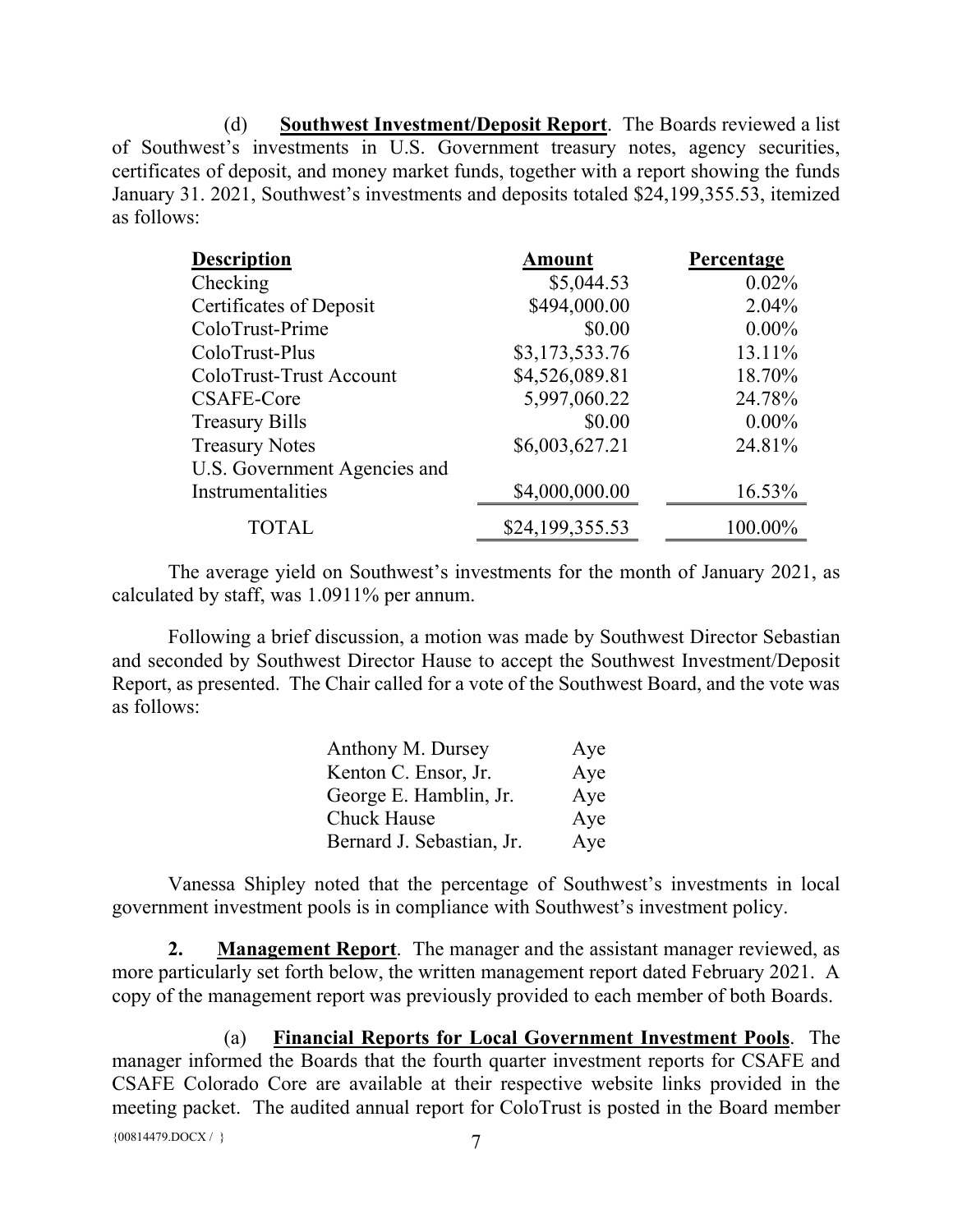portal on both the Platte Canyon and Southwest websites. Both these local government investment pools are rated AAAm by Standard & Poors, and are in good financial condition.

(b) **Legislative Report**. The legislative report for the general assembly that reconvened on February  $16<sup>th</sup>$ , will be sent out next week to all Board members. The manager noted that an initiative has been certified for the November ballot that would reduce the residential assessment rate from 7.15% to 6.55% and reduce the assessment rate for all other property, including commercial property from 29% to 26%. If this initiative were to pass, it would have a significant impact on those local governments that are heavily dependent on property tax revenues, such as school districts, fire districts, especially rural fire districts, and a number of water and sanitation districts.

(c) **Candidate for Platte Canyon Board Vacancy**. The manager stated that Mark Swatek, who lives in the Bow Mar South Subdivision, has expressed interest in serving on the Platte Canyon Board. Mr. Swatek has been interviewed by both the manager and the assistant manager and both believe that he is a good candidate for filling the current vacancy on the Platte Canyon Board. Mr. Swatek will be invited to attend the March meeting of the Boards so he can be interviewed by the Platte Canyon Board. It is anticipated that a decision regarding his appointment to the Platte Canyon Board will be made at that time.

(d) **Distributor Denver Water Rates and Fees Technical Advisory Committee (TAC)**. Fernando Aranda, the rate consultant currently working for the Distributor Denver Water Rates and Fees Technical Advisory Committee, is scheduled to meet with Fletcher Davis, head of Denver Water's Rate section in early April. The purpose of this meeting is to start discussions toward a permanent solution for allocating the cost of Denver Water's Lead Service Line Reduction Program between inside and outside City customers.

(e) **District Newsletter**. Cynthia Lane reported that the Platte Canyon and Southwest newsletters will be ready for publication next week. The Platte Canyon newsletter will have an article concerning former Director Richard Rock, who passed away recently.

(f) **Covid-19 Pandemic Response**. The assistant manager reported that the Platte Canyon staff will become eligible soon for receiving a Covid-19 vaccine because the District's personnel are classified as performing an essential function. It is hoped that all employees will be vaccinated as soon as the vaccine becomes available. There have been no suspected or confirmed Covid-19 staff exposures since the last report.

(g) **Risk and Resiliency Analysis**. The assistant manager reported staff participated in one final round of facilitated workshops to complete the final step of the Risk and Resiliency Analysis that is currently being performed by Hazen & Associates.

```
{00814479.DOCX / } 8
```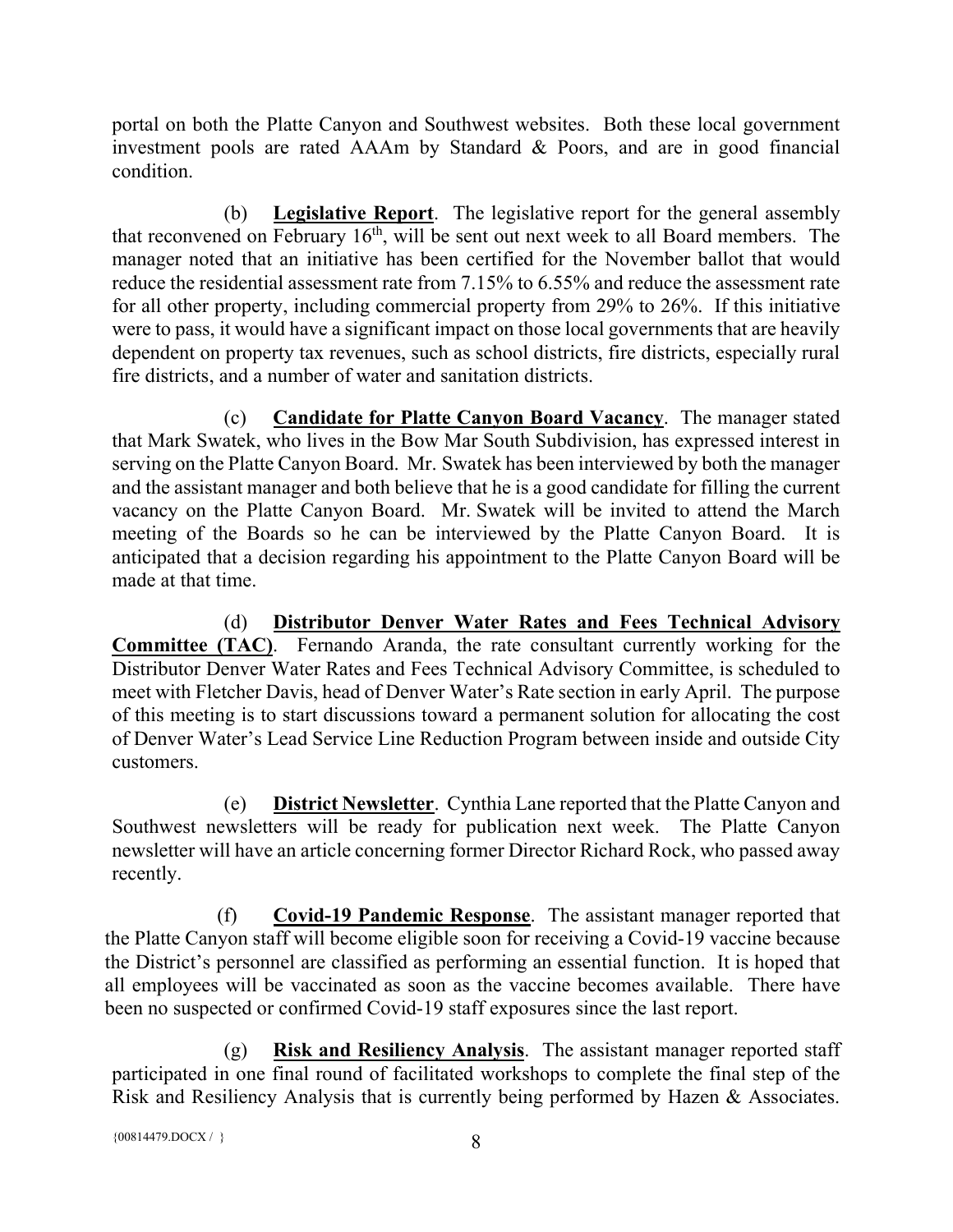From that exercise, several items were flagged for further analysis. These include identifying the location and issues surrounding all water lines located beneath box culverts, researching ways to better understand and strengthen the Hogback pump station pressure zone, and locating back-up fuel providers for diesel generators. Hazen & Associates is scheduled to present the results of their analysis to the Boards at the March meeting. Given the complexity of some of these items, it is anticipated that additional consulting services will be required to complete a full analysis and develop a response plan.

(h) **Dutch Creek Interceptor Damage Claim**. The manager reported that legal counsel is working with the insurance adjuster for Travelers Insurance, the insurance carrier that insures Superior Underground, the boring contractor that damaged Southwest's Dutch Creek Interceptor. Travelers has resolved all coverage issues and is now in the process of analyzing its insured's liability. It is anticipated that Travelers will complete its investigation in the near future.

**3. Operations and Maintenance Summary Report**. Scott Hand reviewed the Operations and Maintenance Summary report dated January 2021. During the reporting period, neither Platte Canyon nor Southwest had any sanitary sewer service interruptions. Platte Canyon had one water service interruption at 7501 S. Platte Canyon Road on Ken Caryl Avenue. Staff discovered water seepage in the roadway. A leak survey was performed, and a small leak was located. A welder repaired the leak on an 18" main and installed two small plate repairs. A PowerPoint presentation showing the repair work was provided by Scott Hand.

On January 5, 2021, Southwest experienced a water service interruption due to a break on a 6" asbestos pipe located at 7981 W. Euclid Place. A very small leak was discovered on a 3/4" service line; the tap was exposed and a 3' section of copper was replaced.

Both Southwest's and Platte Canyon's ongoing remedial repair programs continued during January of 2021. Six remedial repairs were completed within Southwest during January. Also, during January, members of Platte Canyon's field staff attended a webinar for use of the GraniteNet Software. This is software used in the inspection van during CCTV inspections. Also, during January, staff initiated the process to replace the District's 2008 flatbed truck. The replacement for the 2014 Explorer has been ordered, and a replacement for the 2003 Ford pickup truck has also been ordered.

During the discussion, it was noted that the Ford Explorer would normally be traded in and exchanged for the new vehicle that is being purchased. At the request of the manager, both Boards authorized the manager to purchase the Explorer, which is the vehicle he is currently driving; provided he pays the full amount of the trade-in value that will be given to Platte Canyon at the time the new vehicle is purchased.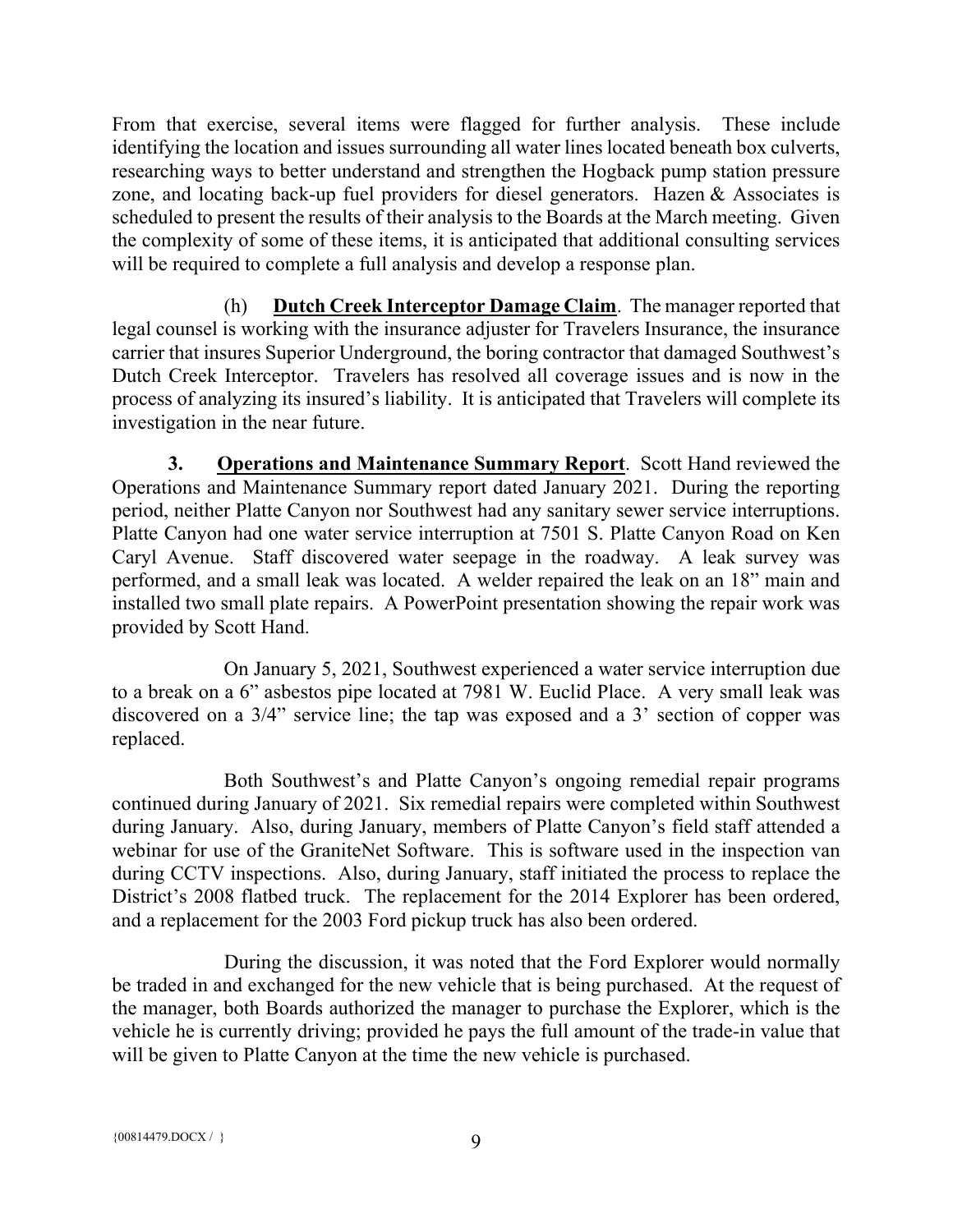**4. Capital Projects Report**. Tony Cocozzella reviewed the Capital Projects Report for Platte Canyon and Southwest. As part of his report, Mr. Cocozzella updated the Boards as to the status of all ongoing Platte Canyon and Southwest projects, including developer and District-specific projects. He also updated the Boards as to the status of the Valley Sanitation District Sewer Interceptor Project, which is nearing completion. Platte Canyon and Southwest projects that are in the design phase were also included as his report.

### **NEW BUSINESS**

There was no new business to come before the joint participation portion of the meeting.

## **SOUTHWEST PORTION OF THE JOINT MEETING**

## **CALL TO ORDER**

The Southwest portion of the joint meeting was called to order by Southwest President Anthony M. Dursey, who presided as Chair.

## **APPROVAL OF SOUTHWEST AGENDA**

Following a brief discussion, a motion was made by Southwest Director Hause seconded by Southwest Director Sebastian to approve the Southwest agenda, as presented. The Chair called for a vote of the Southwest Board, and the vote was as follows:

| Anthony M. Dursey         | Aye |
|---------------------------|-----|
| Kenton C. Ensor, Jr.      | Aye |
| George E. Hamblin, Jr.    | Aye |
| <b>Chuck Hause</b>        | Aye |
| Bernard J. Sebastian, Jr. | Aye |

#### **SOUTHWEST CONSENT AGENDA ITEMS**

Following a brief discussion, a motion was made by Southwest Director Sebastian and seconded by Southwest Director Hamblin to approve Southwest consent agenda items 1 and 2, as set forth below, by single motion:

**1. Approval of Accounts Payable and Ratification of Interim Disbursements**. The Southwest payables and supplemental payables for the month of February 2021, in the aggregate amount of \$212,514.23, represented by Southwest check nos. 20137 through 20169, inclusive, including any checks written by the manager pursuant to prior Board authorization for less than \$2,500, as well as various electronic fund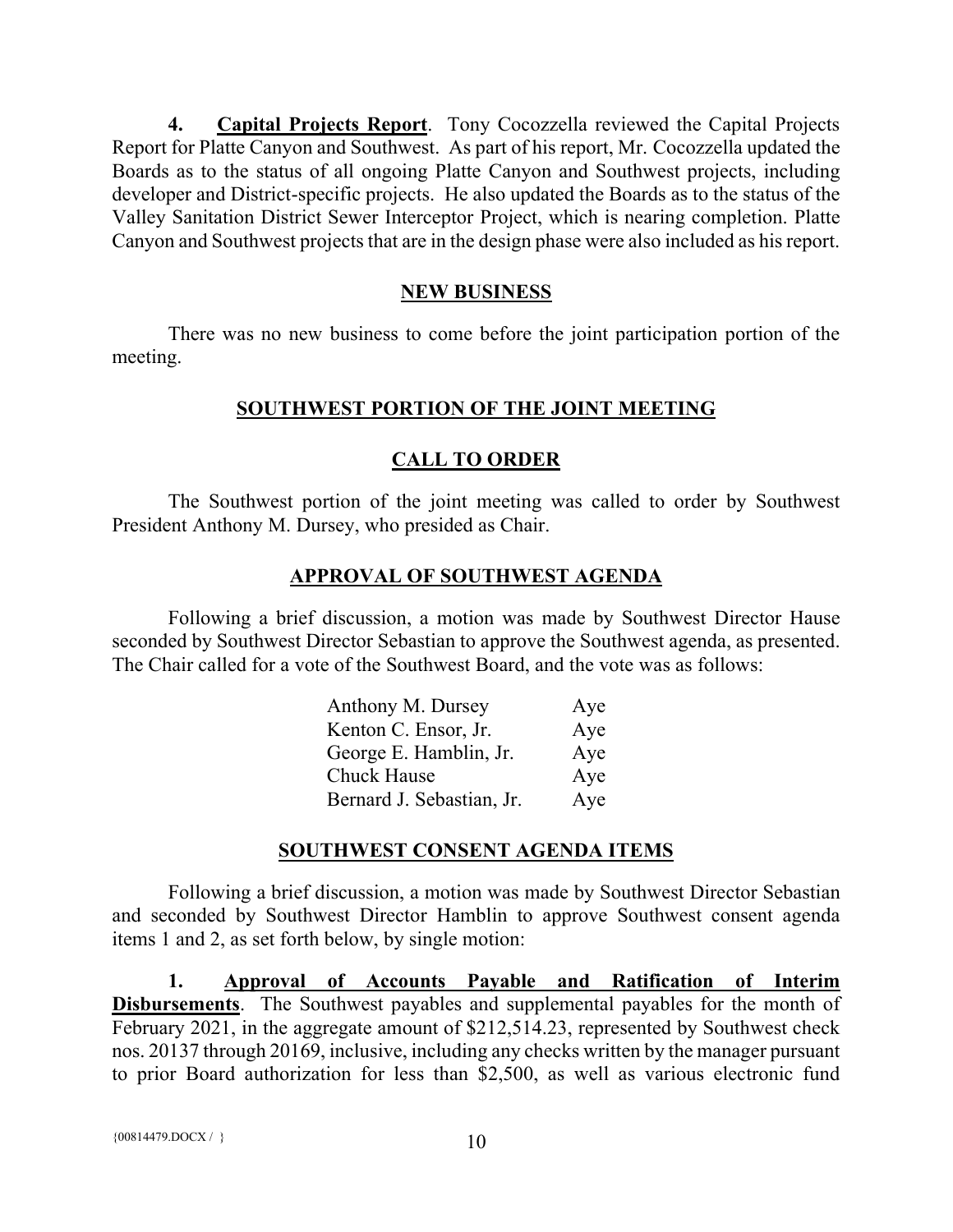payments for employee salaries, utilities and other authorized electronic fund payment vendors.

**2. Southwest Investment/Deposit Transaction Report**. During the month of January 2021, Southwest did not purchase any treasury notes or agency securities. On January 17, Southwest renewed a \$99,000 certificate of deposit at Fowler State Bank for 730 days at an interest rate of 0.45% per annum. The renewal occurred on January 17, 2021.

The Chair called for a vote of the Southwest Board, and the vote was as follows:

| Anthony M. Dursey         | Aye |
|---------------------------|-----|
| Kenton C. Ensor, Jr.      | Aye |
| George E. Hamblin, Jr.    | Aye |
| Chuck Hause               | Aye |
| Bernard J. Sebastian, Jr. | Aye |

### **SOUTHWEST ACTION ITEMS**

There were no action items to come before the Southwest Board.

### **SOUTHWEST NEW BUSINESS**

There was no new business to come before the Southwest Board.

## **EXECUTIVE SESSION**

Following a brief discussion, a motion was made by Platte Canyon Director Buckner and seconded by Platte Canyon Director Hamblin for both Boards to go into Executive Session to discuss personnel matters pursuant to Section 24-6-402(4)(f) C.R.S. relating to the proposed general manager's employment contract. The Chair called for a vote of the Platte Canyon Board, and the vote was as follows:

| William Buckner        | Aye |
|------------------------|-----|
| Anthony M. Dursey      | Aye |
| Louis J. Fohn          | Aye |
| George E. Hamblin, Jr. | Aye |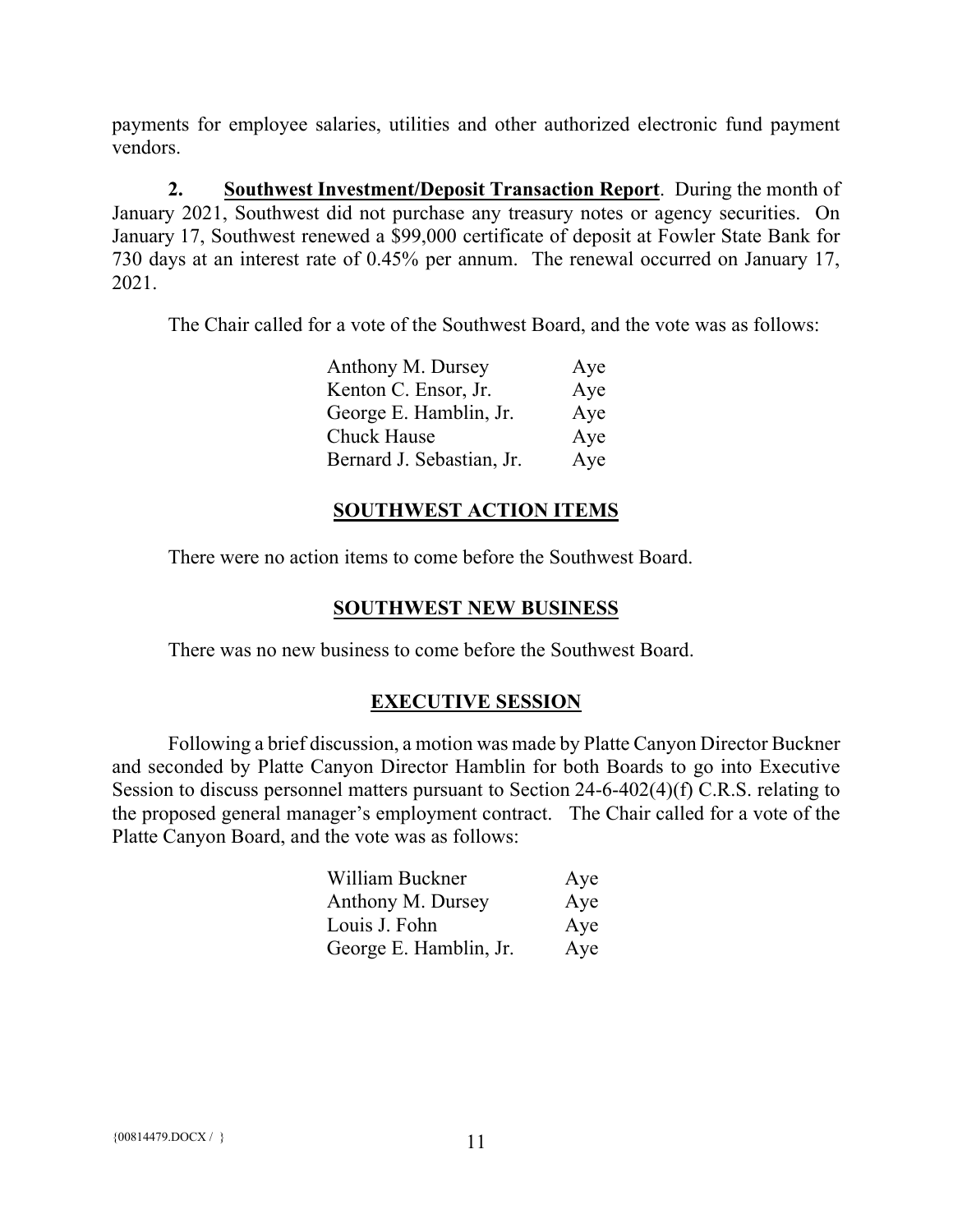The Chair then called for a vote of the Southwest Board, and the vote was as follows:

| Anthony M. Dursey         | Aye |
|---------------------------|-----|
| Kenton C. Ensor, Jr.      | Aye |
| George E. Hamblin, Jr.    | Aye |
| Chuck Hause               | Aye |
| Bernard J. Sebastian, Jr. | Aye |

Whereupon at approximately 9:00 a.m., both Boards went into Executive Session for the purpose stated above. Present during the Executive Session were the members of each Board and legal counsel. The Executive Session was recorded as required by law. At approximately 10:00 a.m., the Boards returned to open public meeting.

Following a brief discussion, a motion was made by Platte Canyon Director Fohn and seconded by Platte Canyon Buckner to approve the form of general manager employment contract with Cynthia Lane as reviewed by Platte Canyon's legal counsel and authorize it to be executed by appropriate representatives of Platte Canyon ten days following the first date a notice of the general manager job opening position is posted on the bulletin board in the Platte Canyon employee kitchen area. The Chair called for a vote of the Platte Canyon Board, and the vote was as follows:

| William Buckner        | Aye |
|------------------------|-----|
| Anthony M. Dursey      | Aye |
| Louis J. Fohn          | Aye |
| George E. Hamblin, Jr. | Aye |

All members of the Southwest Board agreed with the action taken by the Platte Canyon Board.

#### **ADJOURNMENT**

There being no further business to come before this joint regular meeting of the Platte Canyon and Southwest Boards, a motion to adjourn was made by Southwest Director Hause and seconded by Southwest Director Sebastian. The Chair called for a vote of the Platte Canyon Board, and the vote was as follows:

| William Buckner        | Aye |
|------------------------|-----|
| Anthony M. Dursey      | Aye |
| Louis J. Fohn          | Aye |
| George E. Hamblin, Jr. | Aye |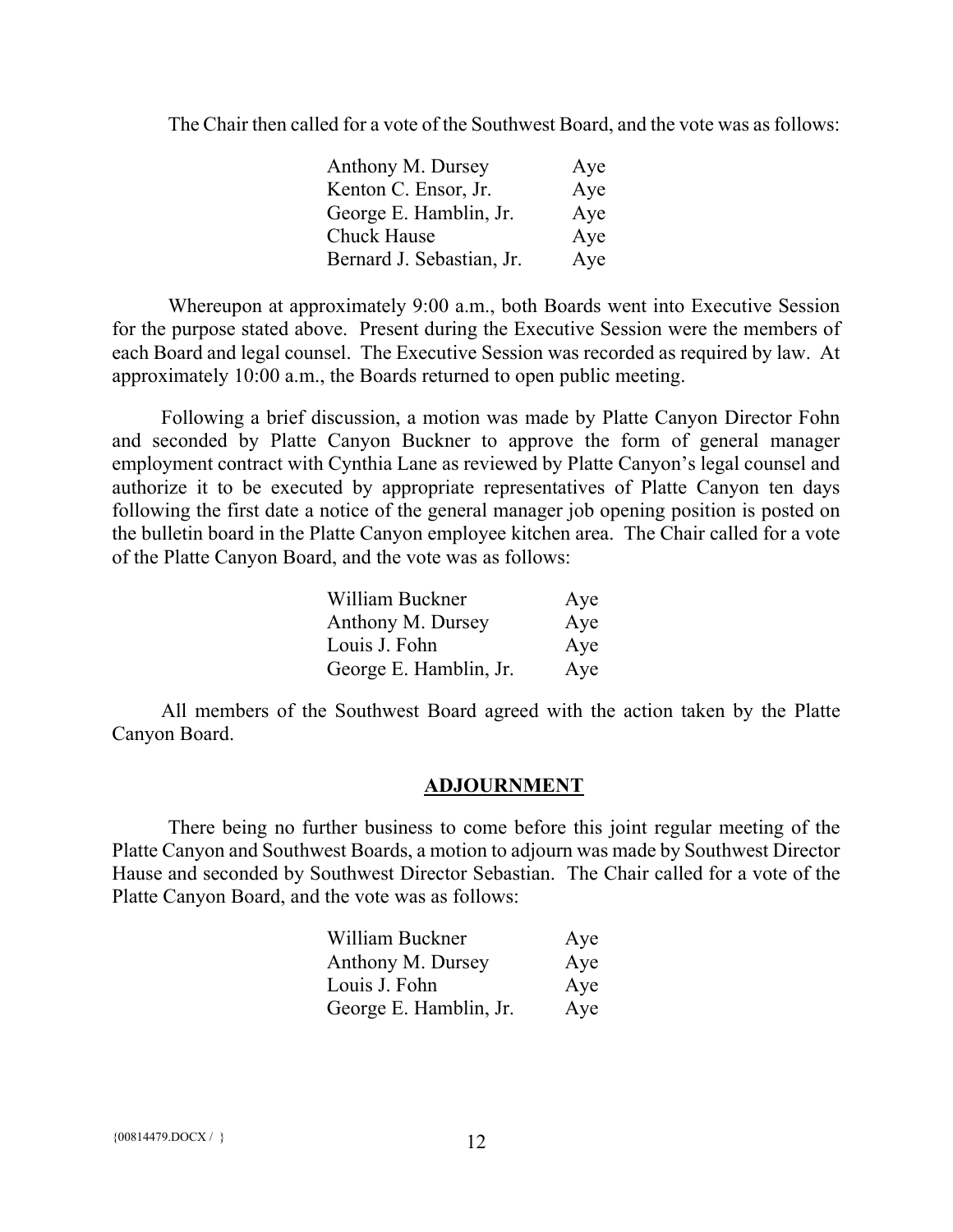The Chair called for a vote of the Southwest Board, and the vote was as follows:

| Anthony M. Dursey         | Aye |
|---------------------------|-----|
| Kenton C. Ensor, Jr.      | Aye |
| George E. Hamblin, Jr.    | Aye |
| Chuck Hause               | Aye |
| Bernard J. Sebastian, Jr. | Aye |

Whereupon, this joint regular meeting of the Platte Canyon and Southwest Boards of Directors adjourned at approximately 10:15 a.m. The next regular joint meeting of the Boards will be held on Friday, March 26, 2021, at 8:30 a.m. in the District's office located at 8739 West Coal Mine Avenue, Littleton, Colorado 80123.

Respectfully submitted,

Timothy J. Flynn, Recording Secretary

THE MINUTES OF THIS JOINT REGULAR MEETING OF THE BOARD OF DIRECTORS OF THE SOUTHWEST METROPOLITAN WATER AND SANITATION DISTRICT AND THE BOARD OF DIRECTORS OF THE PLATTE CANYON WATER AND SANITATION DISTRICT ARE HEREBY RATIFIED, CONFIRMED AND APPROVED BY THE FOLLOWING NAMED INDIVIDUALS WHO, INDIVIDUALLY AND AS MEMBERS OF THE BOARD OF DIRECTORS OF SAID DISTRICTS, WAIVE ANY AND ALL NOTICE THAT MAY BE REQUIRED BY THE STATUTES OF THE STATE OF COLORADO PERTAINING TO THE CONVENING AND THE CONDUCTING OF THIS SPECIAL MEETING OF THE DISTRICTS' BOARDS OF DIRECTORS; AND THE UNDERSIGNED DO HEREBY CONSENT TO THE SAID MEETING BEING HELD ON THE DATE, AT THE TIME AND AT THE PLACE AS HEREINABOVE SET FORTH.

| SOUTHWEST METROPOLITAN<br>WATER AND SANITATION DISTRICT | PLATTE CANYON WATER AND<br>SANITATION DISTRICT |
|---------------------------------------------------------|------------------------------------------------|
| Anthony M. Dursey                                       | William D. Buckner                             |
| Kenton C. Ensor, Jr.                                    | Anthony M. Dursey                              |

 ${00814479. \text{DOCX} / }$  13